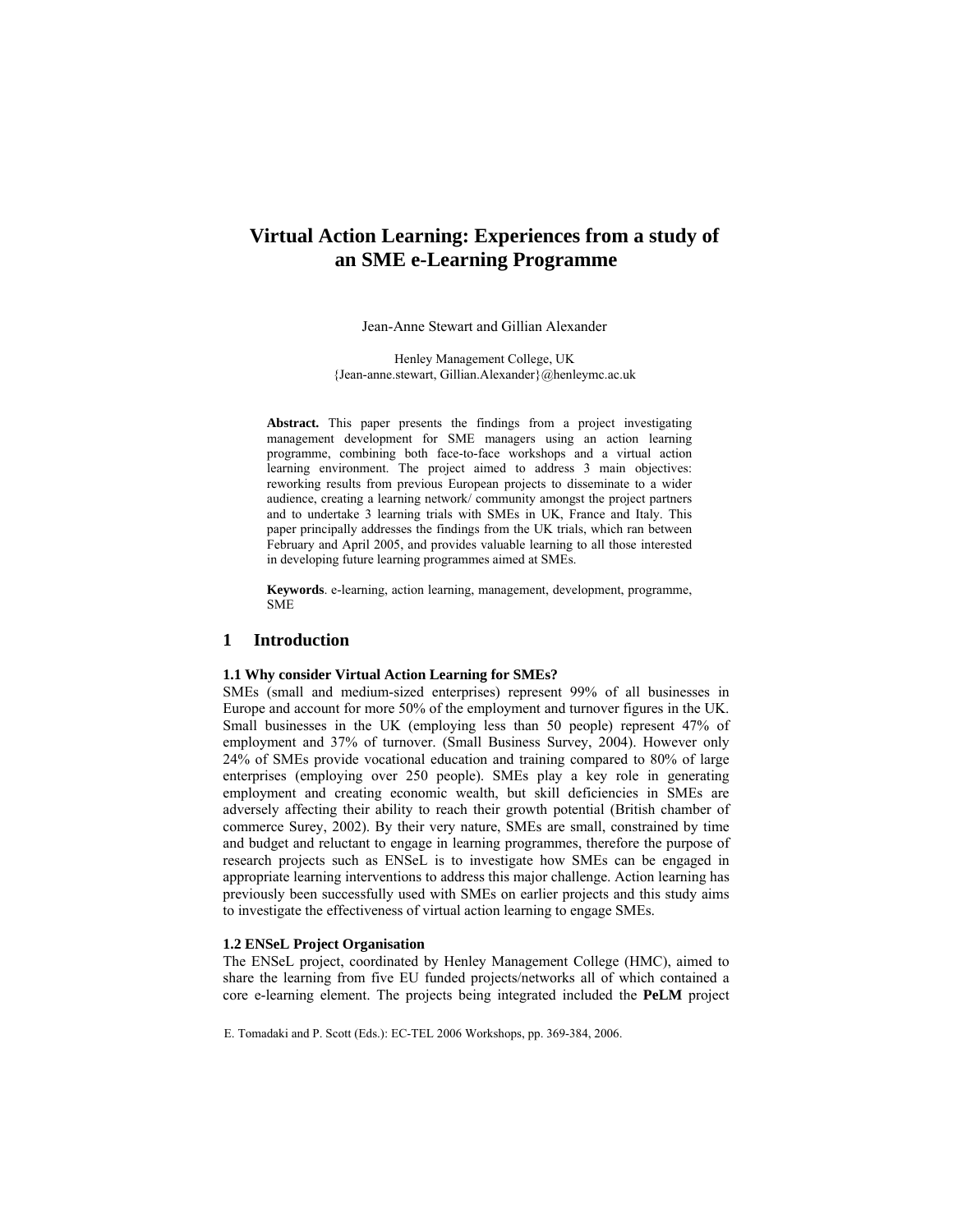(Programmes in learning through e-learning for managers), **eLIVE** (eLearning and Knowledge Management for European SMEs), **ESeN** (European SME e-Learning Network), **ROCKET** (Roadmap to communicating knowledge essential for the industrial environment) and **EQUEL** (e-quality in elearning, the EQUEL Virtual Centre of Excellence).

The initial project tasks culminated in a review of the learning frameworks emerging from EQUEL and the other represented EU projects. These were then formulated to make them suitable for European SMEs. These principles of learning for SMEs were drawn on prior project experience with SMEs and have been reviewed in light of the results of the ENSeL project. During the review, an approach to the SME trial design emerged that was similar to action learning (Revans, 1980), but also included a virtual environment. Action learning is certainly not a new development in the education of managers. Indeed some of the early approaches to management development (Wilmott, 1994) saw an emphasis on sharing experience and less on content. The Syndicate or 'Set' method was devised for this purpose with the rationale of helping managers to 'help themselves' via practical problem solving around real life issues. Some of the advantages of virtual action learning directly address the needs of SMEs: flexibility, cost benefits, location is not a barrier, freedom to work at own pace, less disruption to work schedules and an opportunity to shape the learning agenda or content.

Based on the characteristics of the target audience for the trial, namely SMEs, ENSeL has elaborated some learning principles to inform the use of sustainable networked learning in SMEs. These principles are grounded in the position papers about e-learning in Higher Education, which are the final output of the EQUEL project, and draw mostly on theories supporting social learning, socio-cultural approach to learning and social constructionism (Hodgson and Watland, 2004).

#### **1.3 ENSeL Learning Principles**

The following principles informed the design of the SME trials at the beginning of the project. These were later revised in view of the findings, as discussed in the final section of this paper:

1. Our focus is on learning and learner-managed environments.

2. Learning is better supported in collaborative settings and dialogue plays a major part in the collaborative learning process.

3. Social interaction allows for co-construction of knowledge, which promotes engagement of learners in work based and problem-based learning.

4. The role of the facilitator/animator is essential for collaborative e-Learning.

5. Critical reflexivity is an important part of the learning process for evaluating and examining both the learning process itself and the resultant actions taken.

6. Learning is situated and context dependent.

# **2 Literature Review**

#### **2.1 Learning in SMEs**

Specific considerations with regard to learning place certain requirements on any learning programme for SMEs, as summarised in Figure 1 (Alexander, 2006).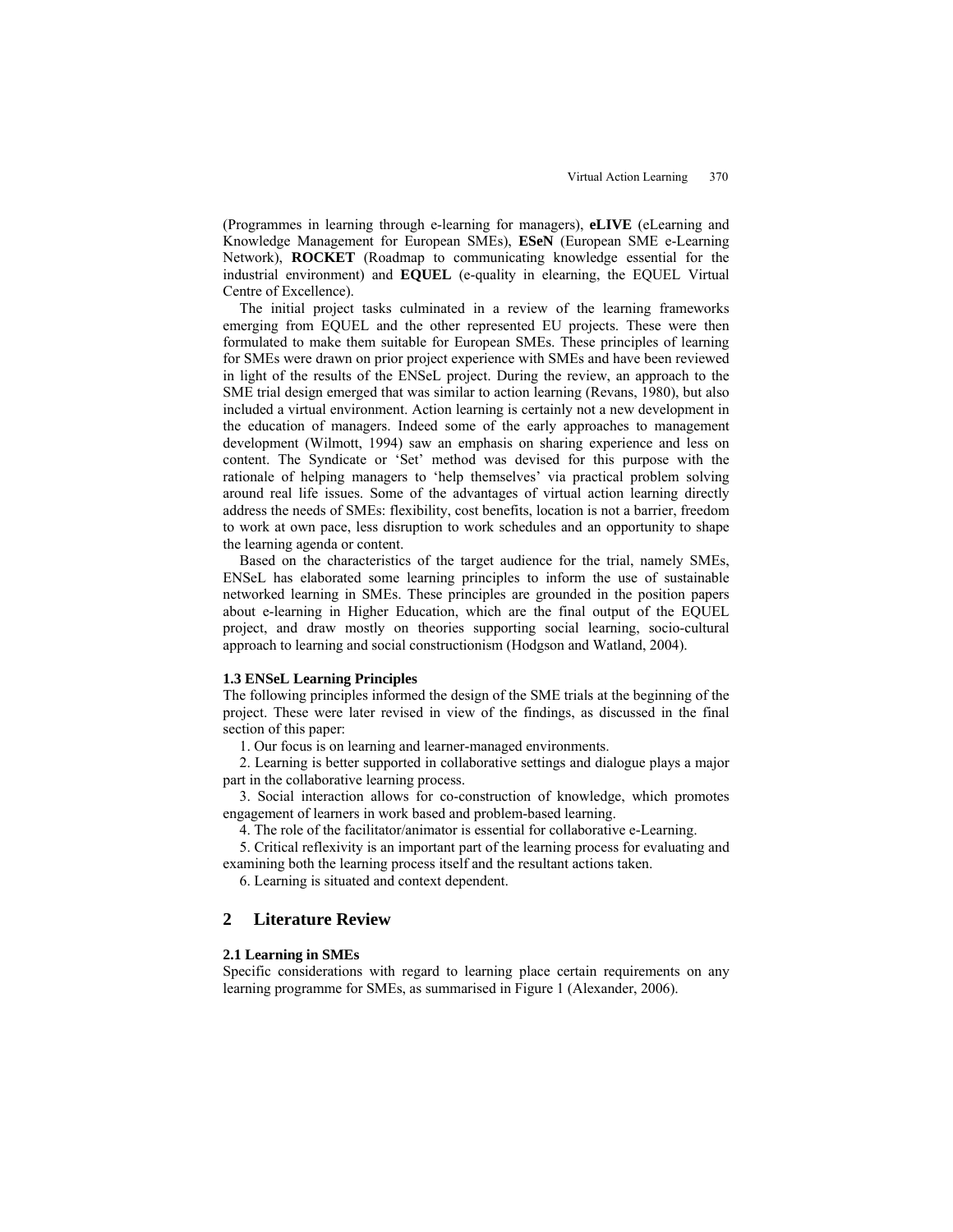| <b>Considerations</b>                                                                                                                                                                                                                                                                       | <b>Programme Requirements</b>                                                                                                                                                                                                                                                                                                                                                                                                                                                                                                                                                   |
|---------------------------------------------------------------------------------------------------------------------------------------------------------------------------------------------------------------------------------------------------------------------------------------------|---------------------------------------------------------------------------------------------------------------------------------------------------------------------------------------------------------------------------------------------------------------------------------------------------------------------------------------------------------------------------------------------------------------------------------------------------------------------------------------------------------------------------------------------------------------------------------|
| Increasing<br>competition<br>and<br>development of<br>markets are<br>major concerns for<br>small businesses (Bolden, 2001). There<br>is a high<br>'churn' of SMEs in the UK (SBS,<br>2003a).                                                                                                | Involvement<br>competence<br>in<br>development activities has a positive effect<br>on the individual SME's competitiveness<br>and performance (Observatory of European<br>SME's<br>2003.<br>No.1<br>'Competence<br>Development in SME's').                                                                                                                                                                                                                                                                                                                                      |
| Formal methods of teaching and<br>learning are not necessarily the most<br>appropriate<br>way<br>engaging,<br>οf<br>motivating and transferring knowledge<br>to today's workforce (Williams, 2003).<br>Formal training is not the best way of<br>learning for SMEs (Atwell, 2003).          | Non-formal<br>(informal)<br>learning<br>constitutes the most important way of<br>acquiring and developing the skills and<br>competencies required at work (Eraut,<br>2000)                                                                                                                                                                                                                                                                                                                                                                                                      |
| The primary concern within SME's<br>is keeping the company running on a<br>day-today basis (Cranfield, 2005).<br>Enmeshed in the practicalities<br>of<br>running their businesses, SME leaders<br>have lost any interest they may once<br>have had in theoretical issues (Inglis,<br>1994). | Training has to be focused on the<br>specific needs of the enterprise (Unisys,<br>2005).<br>Active learning focuses on solving real<br>problems and the learner's experience<br>'accounts for as much as the teacher's<br>knowledge' (Knowles, 1984)                                                                                                                                                                                                                                                                                                                            |
| The SME leader's own negative<br>attitude to<br>change and learning (Observatory of<br>2003.<br>European<br>SME's<br>No.1<br>'Competence Development in SME's').<br>Time devoted to learning is considered<br>by many as lost time (Unisys, 2005)                                           | When individuals are involved in the<br>learning process dealing with issues of<br>relevance to their careers they become<br>motivated learners (Bray, 2002).<br>To get effective motivation the learner<br>should be put in the centre of learning, 'the<br>starting point must be a question from the<br>learner'. (Unisys, 2005)                                                                                                                                                                                                                                             |
| SMEs are driven primarily by profit<br>(Hilton & Smith, 2001) SMEs expect<br>impact on bottom line (Unisys 2005,<br>LSDA, 2002)                                                                                                                                                             | Promotion $-$ no matter how good the<br>training and support material, It has to be<br>carefully promoted and delivered to be<br>effective. It must go to considerable lengths<br>to highlight the commercial benefits of<br>business improvement (non -<br>commercial benefits can be promoted as<br>secondary benefits once the<br>main<br>commercial message has got thought). The<br>aim is to make SMEs actually want to take<br>part in the initiative and to make them see<br>management development as integral to<br>good business practice (Hilton & Smith,<br>2001). |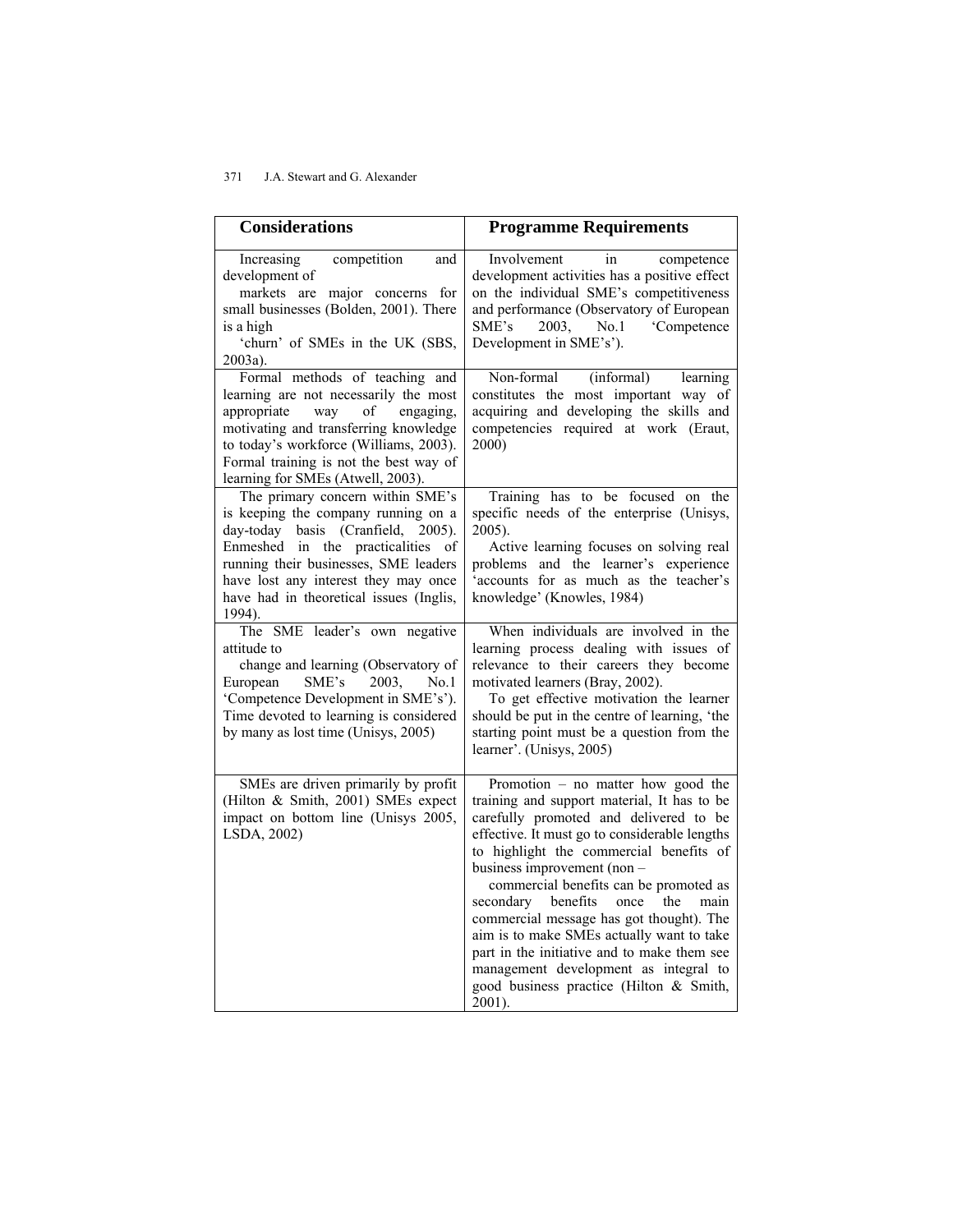| Learning is a cost, and the SME<br>owner does not always consider it as an<br>investment for the future (Unisys,<br>2005).                                                                                                                                                                                                                              | programme<br>should<br>The<br>have<br>a<br>measurable impact within the organisation<br>and should be affordable and value for<br>money (Bolden, 2001).                                                                                                                                                                                                               |
|---------------------------------------------------------------------------------------------------------------------------------------------------------------------------------------------------------------------------------------------------------------------------------------------------------------------------------------------------------|-----------------------------------------------------------------------------------------------------------------------------------------------------------------------------------------------------------------------------------------------------------------------------------------------------------------------------------------------------------------------|
| SMEs use a short term approach,<br>they only set up a training action plan<br>when they face real problems (Unisys,<br>2005) Just-in-time (JIT) learning fulfils<br>SME short term information<br>needs (Unisys, 2005)                                                                                                                                  | Approaches to learning, training and<br>development in small firms needs to take<br>account of the shorter planning time frames<br>they use by relating learning opportunities<br>and benefits to these shorter time frames.(<br>Stanworth et al, 1992).                                                                                                              |
| Time pressures (Bolden, 2001)                                                                                                                                                                                                                                                                                                                           | SMEs like courses to be flexible and<br>modular so that they can dip in and out,<br>taking 'bite-sized' pieces (a few hours at a<br>times) as they see fit and as their workload<br>permits (Unisys, 2005). Due to time<br>pressures close locality of programmes is<br>also important (LSDA, 2002; Kirby, 1990)                                                      |
| eLearning is beginning to have an<br>impact on<br>learners.<br>and particularly<br>those<br>demanding<br>flexibility,<br>accessibility<br>and<br>connectivity (Bisoux, 2002) Growing<br>pressure in many industrial societies to<br>identify the most constructive and cost<br>effective ways of using ICT as a<br>resource for learning (Guile, 1998). | Some of the advantages of e-learning<br>directly address the needs of SME's:<br>flexibility, cost benefits, location is not a<br>barrier, freedom to work at own pace, less<br>disruption to work schedules. (Unisys,<br>2005)                                                                                                                                        |
| Much of the knowledge developed,<br>often by the owner/ manager, remains<br>tacit and unshared.<br>The new kinds of knowledge are<br>'tacit' and<br>'developmental', and are practical as<br>opposed to being theoretical as they are<br>derived from action and experience.<br>(Williams, 2003)                                                        | Communities of practice could support<br>inter-firm collaboration (Van Winklen,<br>2003). Learning can be better supported in<br>settings of collaboration, where<br>they<br>interact with each other and learn from<br>each other (Esnault & Ponti, 2004)                                                                                                            |
| Learning has increasingly become<br>seen as<br>dependent on the activity of the<br>learner (Knowles, 1984, Williams,<br>2003).<br>SMEs are generally action<br>orientated and learn by doing (Kirby,<br>199                                                                                                                                             | The Action learning method requires<br>that the problems to be solved are real<br>ones. They are not manufactured for the<br>learning situation. Action learning is a<br>method for individual and organisational<br>development people tackle important<br>issues or problems and learn from their<br>attempts to change things (Pedler, Brook &<br>Burgoyne, 2003). |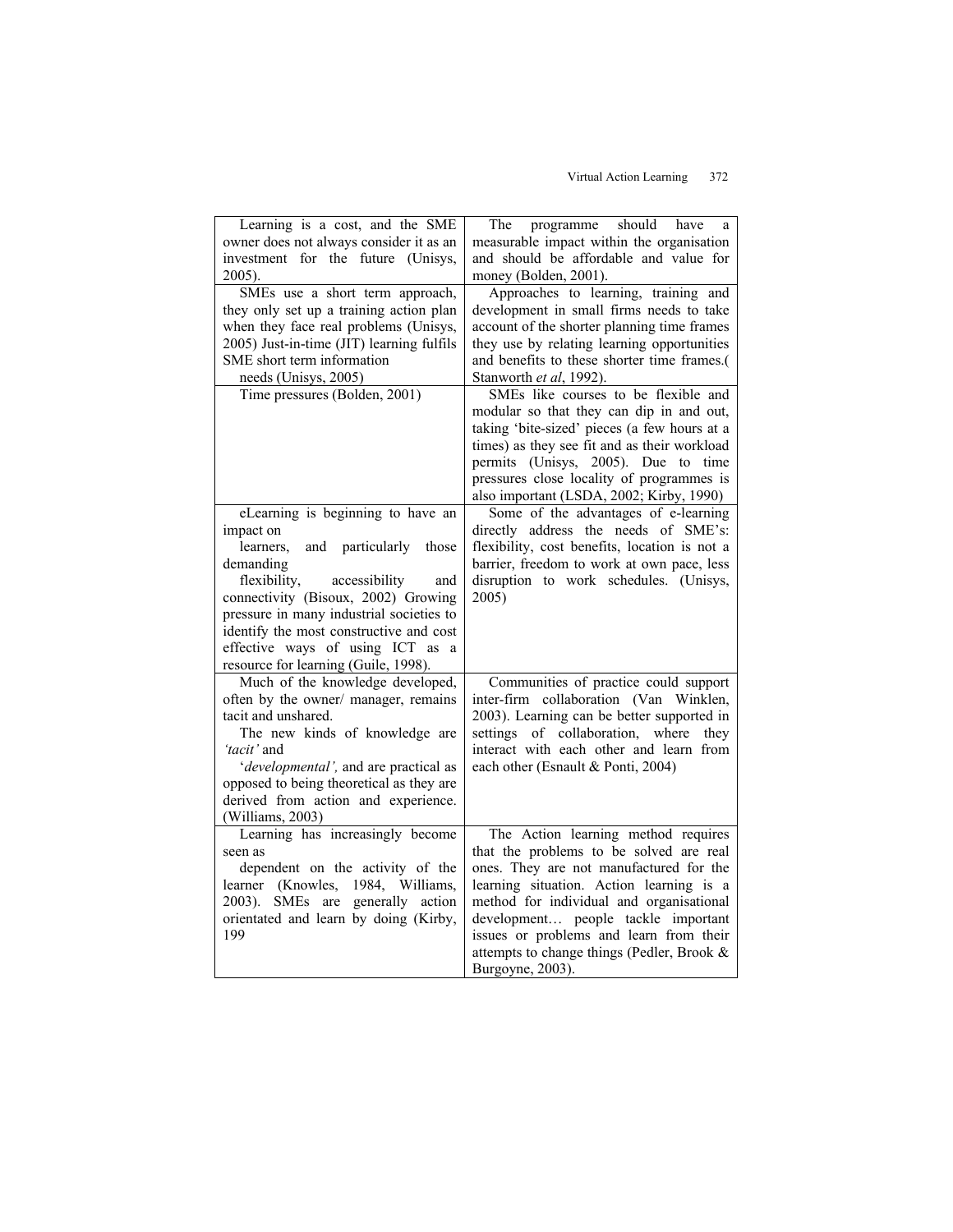| Isolation of the enterprise owner is a<br>barrier to learning. Learning is a social | An informal environment should be built<br>to aid networking. The network should   |
|-------------------------------------------------------------------------------------|------------------------------------------------------------------------------------|
| activity (Esnault & Ponti, 2004)                                                    | provide a forum for exploring ideas with<br>peers, and give support to individuals |
|                                                                                     | (Birchall <i>et al</i> , 2004). Network learning                                   |
|                                                                                     | broadens access and participation of SMEs                                          |
|                                                                                     | in real-life learning environments (Ponti,                                         |
|                                                                                     | 2004) Network technology offers the                                                |
|                                                                                     | opportunity to facilitate, strengthen and                                          |
|                                                                                     | connect SMEs in order to build and                                                 |
|                                                                                     | enhance networks of business at the                                                |
|                                                                                     | regional, national, or international level                                         |
|                                                                                     | (Esnault & Ponti, 2004)                                                            |

Figure 1: Considerations to SME learning and programme requirements

#### **2.2 Action Learning**

Taking into account recent theories on situated learning and the programme requirements outlined in Figure 2, a learning approach based on Revans' work on action learning (Revans, 1980) is likely to be the most appropriate for SME owner/managers. "*Action learning is a method for individual and organisational development. Working in small groups, people tackle important issues or problems and learn from their attempts to change things*" (Pedler, Brook and Burgoyne, 2003). There are four elements:

1. Each person joins in and takes part voluntarily.

2. Each participant must own a managerial or organisational problem on which they want to act.

3. Sets or groups of action learners meet to help each other think through the issues and create options.

4. They take action and learn from the effects of that action (Pedler *et al*., 2003).

There are a number of requirements for action learning: the set, the project, the set adviser, set meetings, and workshops.

#### **2.3 E-learning in SMEs**

Although action learning addresses many of the requirements of learning programmes for SMEs, it may be that a combination of e-learning and action learning may be even better. Some of the advantages of e-learning directly address the needs of SMEs: flexibility, cost benefits, location is not a barrier, freedom to work at own pace, less disruption to work schedules. However, there are some disadvantages, such as selfdiscipline, loneliness, and dealing with large quantities of electronic materials. When adapting an action learning programme to e-learning, Bray (2002) warns that the pedagogic baggage that both tutors and associates carry is clearly a barrier that needs to be overcome, as is developing different interpersonal tools of communication and style. Ingram et al. (2000) also warn that care must be taken with both hard (hardware, software, administration, financial support) and soft (human relationships, communication, goodwill) critical success factors. This has implications for the set members, set meetings and workshops, resources, and the set adviser.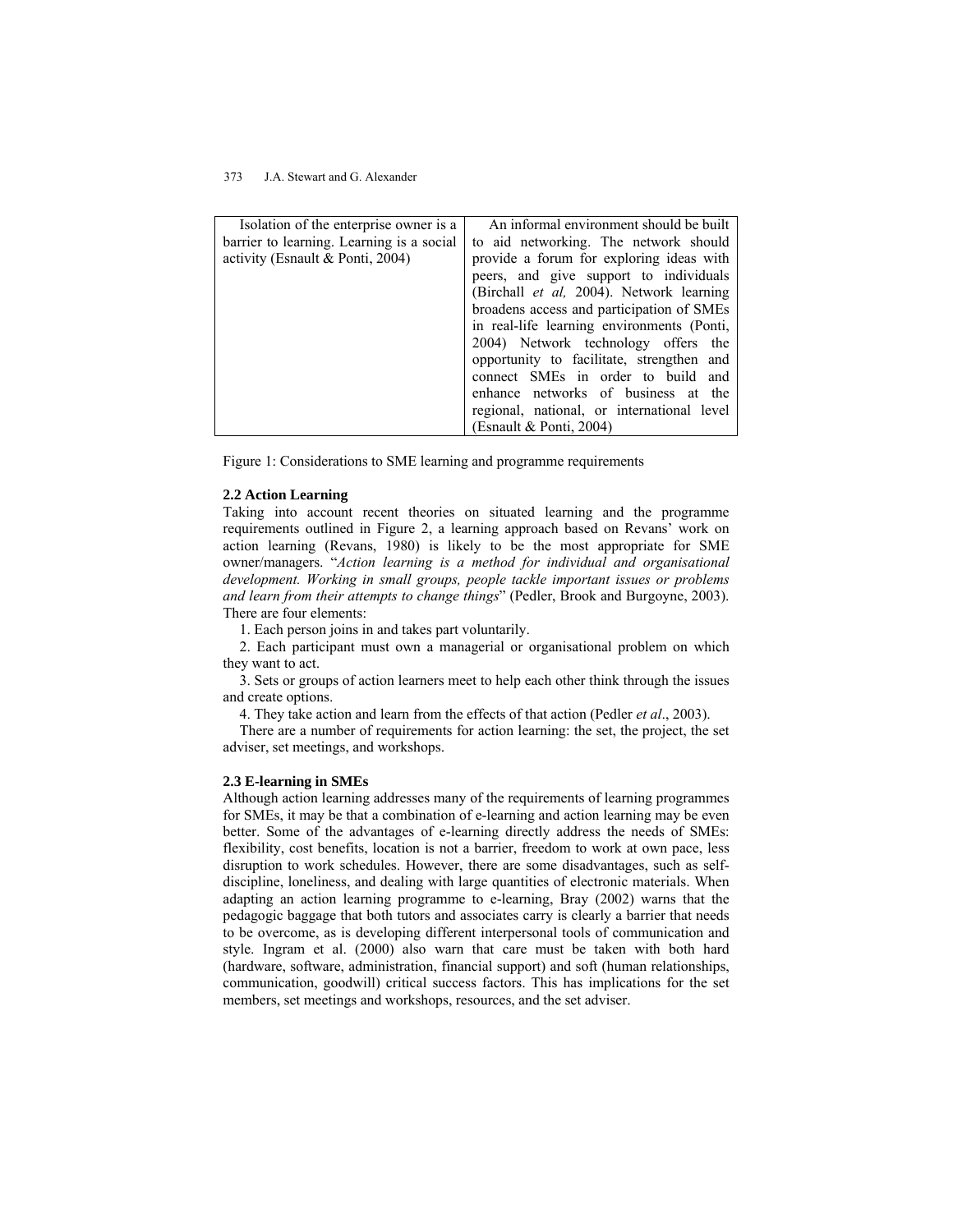## **2.4 Networked Management Learning**

Hodgson and Watland (2004) defined networked management learning as learning that is supported by ICT used to connect learners with other people (learners, tutors, mentors, etc.) and to learning resources and information of various kinds. Network technology offers the opportunity, through the use of computer-mediated communication and/or via the internet, to catalyze, strengthen and connect SMEs in order to build and enhance networks of business at the regional, national, or international level. Among the other aims, technology holds the potential to connect individuals/groups/organizations to resources they need for their work activities; to create a sense of community where people can share knowledge but preserve diversity; to organize events that bring business and other institutional actors to support a collaborative and cooperative approach to learning. The ENSEL project can be most closely defined as a trial in networked management learning.

### **3 Methodology**

# **3.1 The Research Design**

The design of the research can be considered as a case study or three individual case studies, if dealing with one trial at a time. This was an empirical investigation aimed at understanding the different ways in which SME managers described their experience of networked management learning. The purpose of the study was not testing hypotheses but exploring what participants thought and felt about their participation in the trials by asking questions that led them to relate their experiences and explore their attitudes to networked management learning. Qualitative data was collected using registration forms, one-to-one interviews, focus groups and facilitated face-to-face workshops, in addition to questionnaires. Quantitative data was collected using participant questionnaires, completed at the beginning and the end of the trial.

## **3.2 Participants**

The trial included a total of 56 SMEs in UK, France and Italy. The 29 UK trial participants included healthcare professionals, financial services managers, IT and telecom consultants, manufacturing and engineering company owners and managers, recycling business managers, providers of educational services, music publishers, website developers and suppliers of social and leisure services.

# **3.3 The Trial Design**

The trial was designed as a blend of face-to-face and online activities, coordinated by facilitators, as shown in the ENSeL Roadmap (Figure 2). The trial design aimed at moving away from traditional pedagogical and didactical approaches by allowing participants to learn through the group process. Throughout the trial, the participants were encouraged to keep track of their learning and to develop their capacity for reflection.



Figure 2: Roadmap of the SME trial design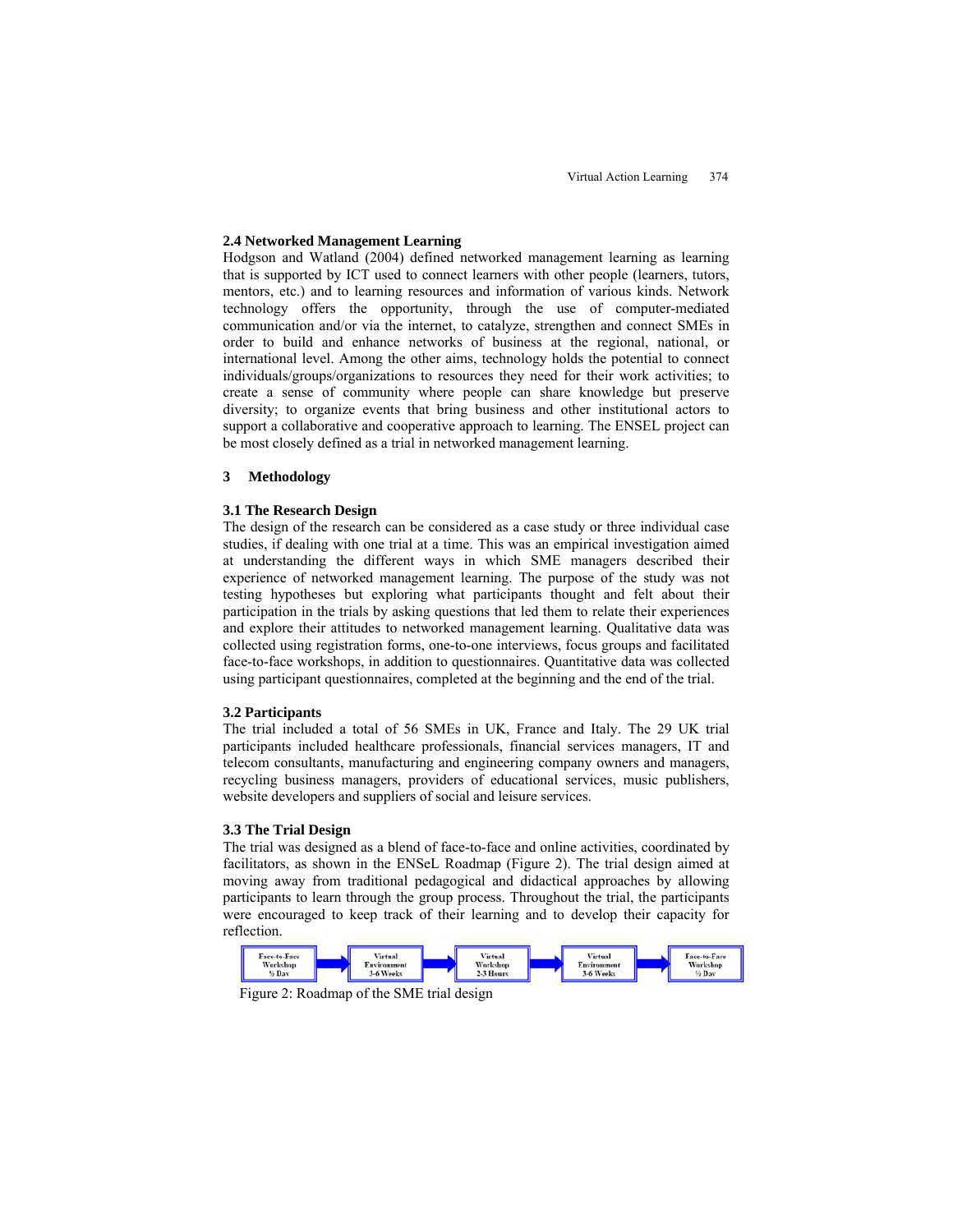The virtual action learning was facilitated throughout the programme, with one facilitator allocated to each learning set of between 5 and 8 participants. The learning sets worked through a schedule of activities agreed at the first workshop, with each product being reviewed by the set members at weekly intervals. The groups decided on the nature of the products and these were typically short documents or presentations, which evolved to summarise their challenges and actions (An example is shown in Appendix A). These virtual reviews consisted of questions being posed and stories and experiences shared to support each participant with their specific business issues. The facilitator was available to provide additional resources as requested by the group and entered the virtual discussion area at least every 48 hours.

#### **3.4 The Initial Workshop**

The first workshop was successful in many ways. The groups worked well together and there was very positive feedback on the action learning approach. The groups identified their challenges and started in different ways to agree their approach to the interim working using the virtual learning platform. The time spent on coffee breaks and lunch involved much sharing of experiences between the group members, generally described as 'feeling that they were not alone with their problems – there were others in the same boat'. Informally they offered help and suggestions to each other.

However, there were some aspects of the workshop that did not go as well as expected. For many, there was a lot covered in one morning, and the pace was too fast. Secondly the technology was not available for the training session and the short demonstration given was not sufficient to give the participants any confidence in being able to use the virtual learning platform after the workshop. Finally the participants were not all comfortable with the vague nature of the proposed tasks. This was particularly evident amongst the more traditional industry groups, who really wanted clear tasks, explicit delivered course content and a precise structure to their learning programme. This was least evident amongst the group of entrepreneurs, who quickly grasped the idea of defining tasks, allocating work amongst the group members and appointing one group member as co-ordinator.

# **3.7 Virtual Learning**

Following the initial workshop, the groups were registered for the discussion forum and expected to continue their group activities on-line. However there were significant technical problems that meant that this could not happen. Different groups resolved these technical problems, in different ways. One group decided to abandon the discussion forum within the first week and communicated entirely by email. This group had also appointed a co-ordinator and went on to collaborate very successfully. Another group moved onto a very structured tool based approach where they worked individually on a one-to-one basis with the facilitator. The other groups persevered longer with trying to use the discussion forum, but unsuccessfully. This led to a complete lack of collaboration between the group members. Thiswas one of the reasons that caused the interim workshop in the UK to be changed to allow a face-toface session, as well as on-line presentations. Email communication was continued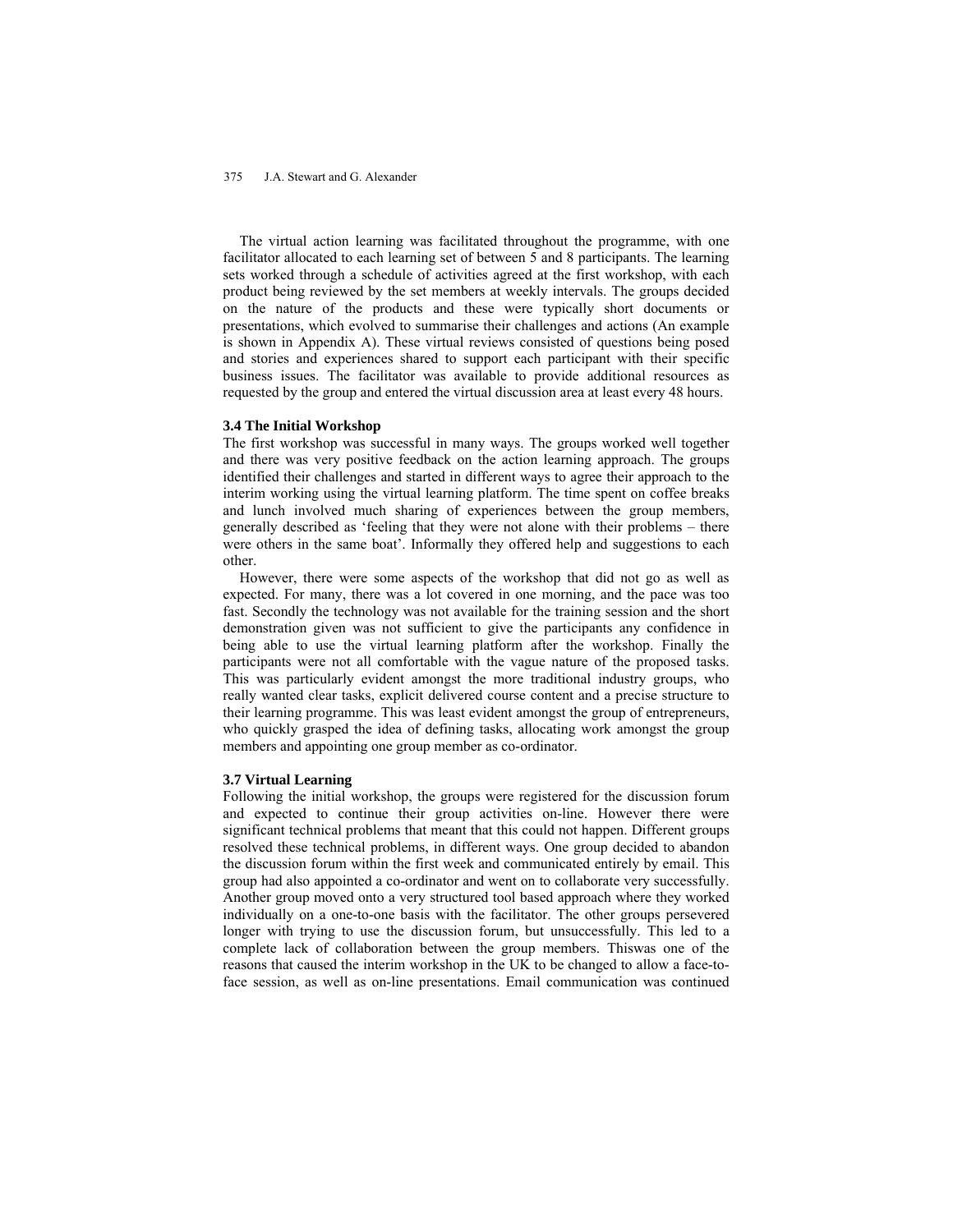throughout the trial, but as discussed, only one group worked collaboratively and the other groups worked on individual tasks as guided by their facilitator.

## **3.8 The Interim Workshop**

The primary deliverable was intended to be a presentation of the group's activities and results from the first half of the trial and these presentations were to be reviewed by the other groups. All the presentations were published in the discussion forum and sent by email. A small group of UK participants met face-to-face for an afternoon and the presentations were reviewed constructively during the session. The French SMEs adopted 'Skype' for their interim workshop to supplement the discussion forum. The groups also raised the issue of needing more structure to the learning programme, and this resulted in the UK group generating (in the face-to-face session) a diagnostic tool, which they then worked through on a step-by-step week-by-week basis. They also decided to include their individual learning reflections with the weekly summaries.

## **3.9 The Final Workshop**

This event was scheduled as a morning and lunch session, as discussed earlier. The groups' task was to present their summaries of challenges, activities and action plans to each other and then summarise to the other groups in the plenary session. They spent almost the whole morning working in their learning sets, with only about one hour in large group presentation and discussion. The groups spent a significant amount of this time considering their reflections on the programme and their learning.

# **4 Summary of Results**

## **4.1 SME Perspectives of the Trial**

The participants recorded their experiences in groups and individually on the posttrial questionnaires. Analysis of the questionnaires resulted in 73% stating that they had met at least some of their objectives, and 67% stating that they would be able to apply their learning in their personal and professional life within 12 months. There were 90% of participants who agreed that it had been useful to share with others and 77% felt that they had become more effective managers. It was interesting to note that whilst there was a poor response to questions about the on-line collaboration area, 73% of participants found the help of the facilitators very useful. Some of the SME comments are summarised below:

|                      | <b>SME Comments</b>                                                                                                                           |
|----------------------|-----------------------------------------------------------------------------------------------------------------------------------------------|
| What was successful? | enjoyable and useful face-to-face<br>Very<br>sessions<br>encouraged virtual collaboration<br>Encouraged further thinking on management issues |
|                      | Personal (one-to-one) discussions over drinks / lunch<br>Structured tools and templates very helpful, especially the<br>Challenge Diagnostic  |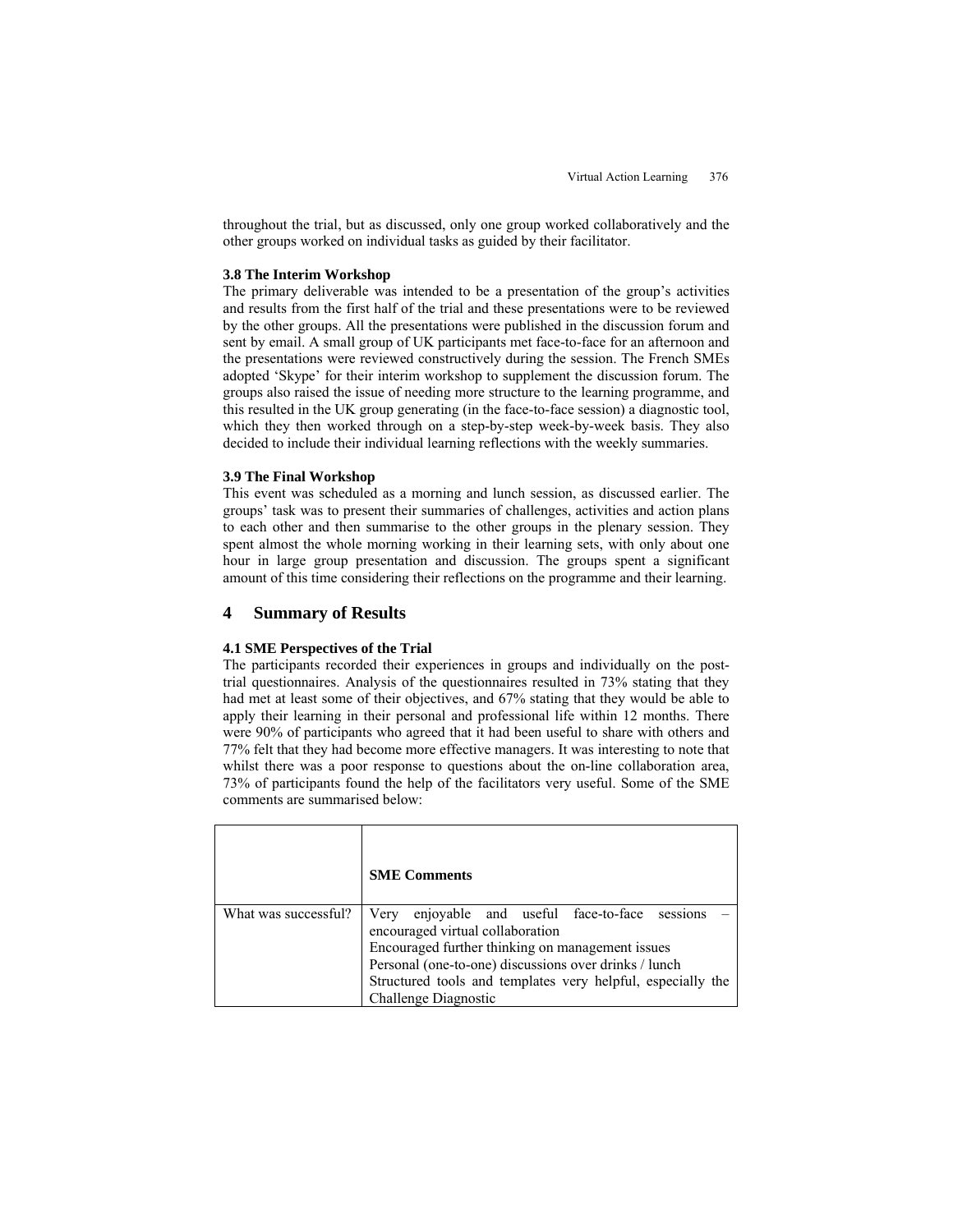|                     | Facilitators helped to push it along during the virtual learning  |  |  |
|---------------------|-------------------------------------------------------------------|--|--|
|                     | phase                                                             |  |  |
|                     | Access to facilitators and group members by email                 |  |  |
|                     | Face-to-face sessions preferred, maybe due to 'age' of            |  |  |
|                     | participants (felt virtual learning may be more easily adopted    |  |  |
|                     | by younger people)                                                |  |  |
|                     | Collaborative aspect was great                                    |  |  |
|                     | Learning from others was very worthwhile                          |  |  |
|                     | Realising shared issues (it can be lonely as an SME)              |  |  |
|                     | Generation of insights                                            |  |  |
|                     | Access to resources (e-Library) was valuable                      |  |  |
|                     | Really helped to reality check the business and re-focus on       |  |  |
|                     | the basics and essential of business                              |  |  |
|                     | Realised that interpersonal development was more important        |  |  |
|                     | than academic learning                                            |  |  |
| What was NOT<br>SO. | Technology was very slow and not intuitive                        |  |  |
| successful?         | Lack of collaboration following face-to-face sessions             |  |  |
|                     | Wanted more structure and direct content (some) in the            |  |  |
|                     | programme                                                         |  |  |
|                     | Disappointed in the lack of commitment of other members of        |  |  |
|                     | the group                                                         |  |  |
|                     | Difficult to schedule time for remote learning and give up if     |  |  |
|                     | it doesn't work easily or quickly                                 |  |  |
| Recommendations for | Clearer structure at the beginning and more tasks with            |  |  |
| Future              | deadlines                                                         |  |  |
|                     | More face-to-face sessions                                        |  |  |
|                     | More time spent bonding as a team, rather than group              |  |  |
|                     | Get the right virtual learning platform (fast, intuitive, simple) |  |  |

#### **4.2 Facilitators' Perspectives**

Following the trial, the facilitators held a small workshop to review the trial and produced the following reflections. In view of the comments from the SMEs, identical comments are not reiterated here, and only additional comments and observations are included. The trial facilitators agreed the following:

• The initial workshop and marketing information should have contained more detailed information on the structure and expectations of a virtual action learning programme

• Successful virtual collaboration was also supported by informal communication such as telephone conversations, one-to-one emails and meetings in pubs etc.

• The scheduling of face-to-face events at about every 4 to 5 weeks was about right to maintain interest in the virtual action learning

In summary, the facilitators considered that there are constant opposing challenges to running such programmes, such as structure, timing, numbers of participants, and technology. The participants expect clear objectives, tasks and outcomes to varying degrees depending on their preferred personality type and learning style. Some want a lot of detail, and others will require only high-level information. Too much detail can be restrictive and too little creates uncertainty. The group size of between 4 and 8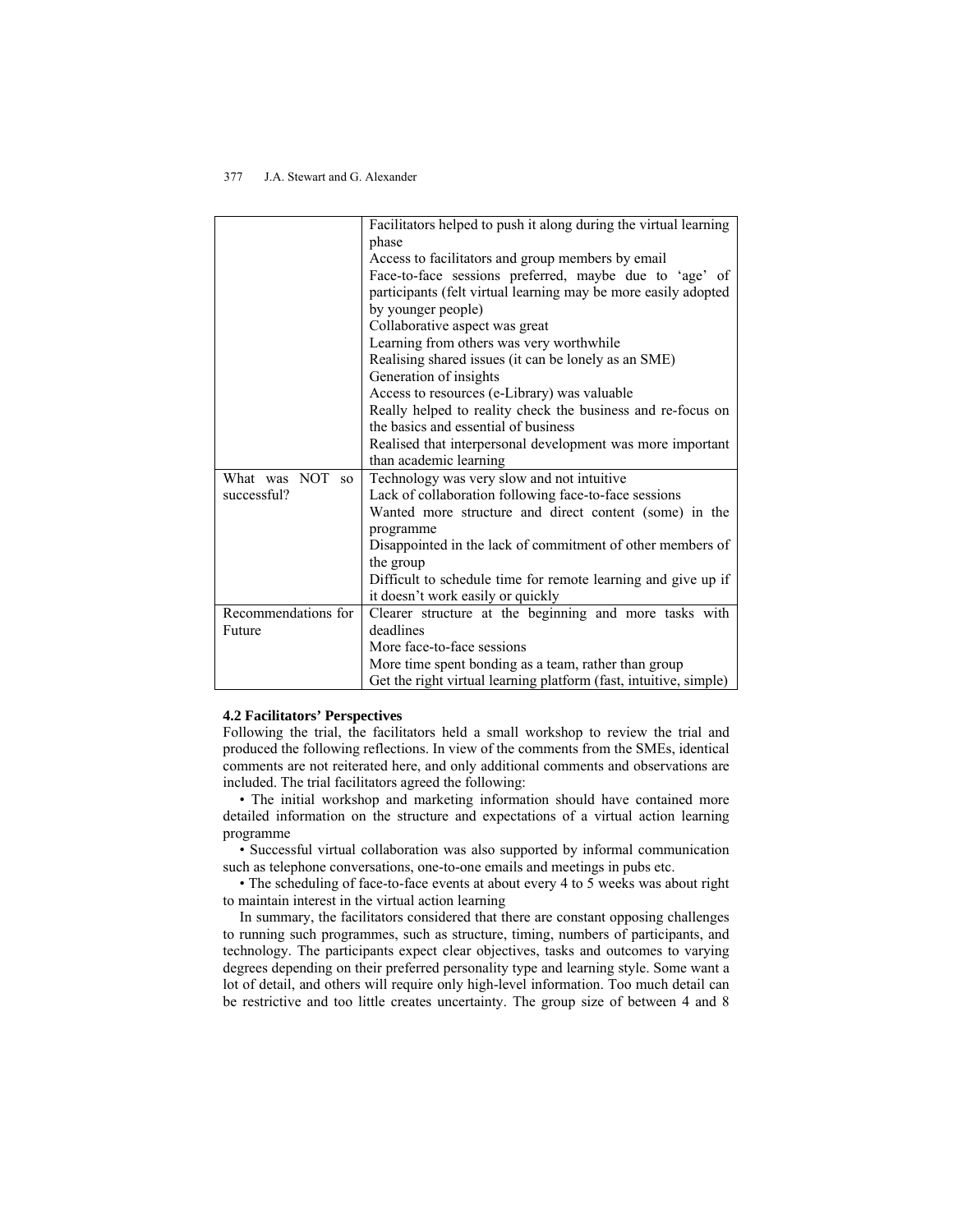people is good for action learning sets, whereas a larger number, over 30 is better to create lively virtual discussions. It was essential to build trust between the participants themselves, as well as in the programme providers.

# **5 Conclusions and Implications for Further research**

The overall conclusion of this study is that it is possible to successfully engage SMEs by using an engagement strategy that communicates in terms of meeting by SME needs and addressing their current business problems. The combination of face-toface and virtual action learning worked well on this project, and helped to encourage the SMEs to join the programme. The need for a clear structure to the programme was underestimated and in the future more attention should be given to informing potential participants of the structure, tasks and the expectations of their involvement.

The facilitation of the trial was successful in many aspects, however, possibly due to the technical issues; this role took significantly more time and effort than expected. There was a need for facilitators to be in communication almost on a daily basis and use a flexible style to motivate the participants. There were times when a 'light touch' of facilitation was sufficient and also times when the participants looked for clear directions and guidance. In light of these experiences and following a careful reflection of the findings, the ENSEL project partners revised the initial 6 learning principles to the following 8:

1. Our focus is on learning which has a perceived value to the learners

2. Responsibility for the learning process is shared (between all actors in this process)

3. Learning is situated and context-dependent

4. Time has to be allowed to build relationships

5. Learning is better supported in collaborative settings and dialogue plays a major part in the collaborative learning process

6. Social interaction allows for co-construction of knowledge, which promotes engagement of learners in workbased or problem-based learning

7. The role of the facilitator / animator is essential for collaborative learning

8. Critical reflexivity is an important part of the learning process for evaluating and examining both the learning process itself and the resultant actions taken.

## **5.1 Implications**

This study raised several interesting points for further research. Firstly, there was a tendency by both participants and facilitators to blame many of the problems with virtual learning on the technology problems. It would be valuable to investigate how much this masked other issues about using a virtual action learning approach. Some of the participants expressed the view that their lack of collaboration and motivation in using virtual learning was down to their age (average in 40s) and stated that a younger generation brought up with the internet and web-based learning at schools and colleges would be more accepting of virtual learning environments. The findings of these trials indicate the possible model, below: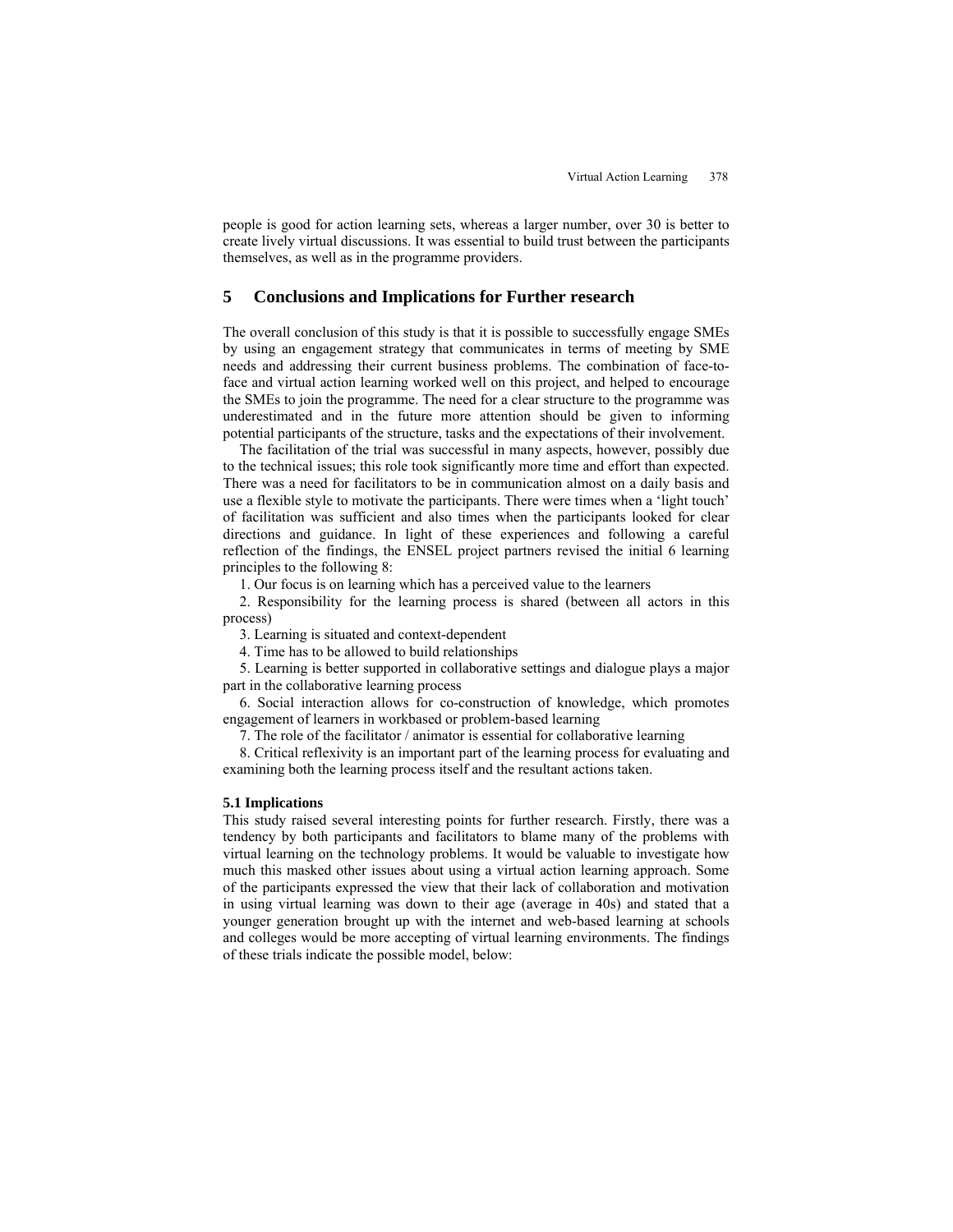

Figure 3: Structure / Digital Literacy Matrix (Stewart and Alexander, 2006)

The above model attempts to illustrate that those with a higher digital literacy and greater acceptance of the more informal problem-based action learning tended to come from businesses of entrepreneurs, with innovative new products and services, often exploiting new technology. Many of these were providing complex information technology products and offering unique web-based services.

Those with a higher digital literacy that preferred the more traditional formal type of programme, tended to be from the more traditional industries and were often initially educated in engineering and science based disciplines. For many of these, this was their first experience of an action learning programme. Whilst the majority of the participants realised benefits at the end of the programme, they tended to be very suspicious of a programme with a facilitator, rather than a teacher.

The participants with lower digital literacy were very reluctant to use technology. The requirements for participants attending the ENSEL programme had been stated as they needed to be able to use email and access the internet. There was one example of a participant who met these criteria, but his first email was written in the style of a very formal business letter. This indicated challenges in the attitude towards the technology, not just the technical skills of sending emails.

Those that were reluctant to use technology preferred both formal and informal structures. Some, who referred to themselves as an 'older' generation, stated that they had come from a tradition of formal, structured education at school and college, where you were taught to read books, learn facts and listen to the teacher. This group reflected that a younger generation brought up to question and challenge, research on the Internet, complete online examinations, and use technology for study and leisure, would have more easily accepted virtual action learning.

The group of people with low digital literacy but a preference for informal learning emphasised their satisfaction at the face-to-face events and appreciated the opportunity to discuss quite loosely-defined problems with the others in the group. Comments were made concerning trust, especially when there was the potential that the other members of the group might be competitors. This was particularly evident in the Italian trial, which resulted in a reluctance to collaborate and share knowledge, apart from at face-to-face events. This category of participants was particularly emphatic on the need to spend time getting to know the people in the group first. The above model indicates the challenges in engaging SMEs for virtual action learning programmes and the need to provide programmes that either encompass all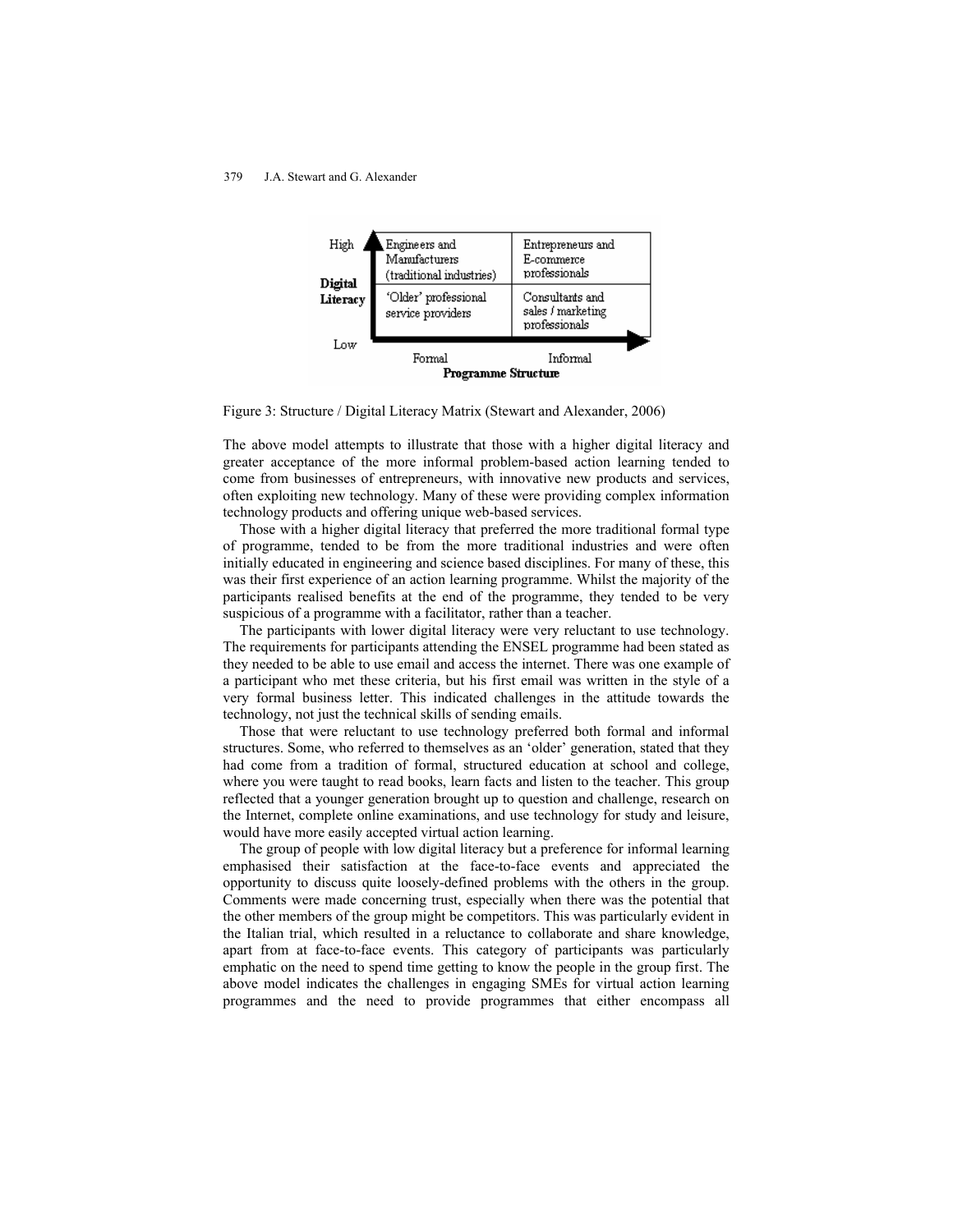approaches or, alternatively, are targeted at a particular group. For those that fall into the category of lower digital literacy, this would need to be addressed, prior to engaging them in action learning programmes supported with technology.

The type of challenges the SMEs worked on in this programme often involved revealing aspects of their businesses and personal effectiveness that they were comfortable to talk about in face-to-face meetings but were reluctant to submit to online discussion forums. There needs to be a more in-depth investigation on to how to facilitate trust, collaboration and open communication in a virtual learning environment. The constant tension between the business pressures on SMEs to be totally dedicated to their companies and the benefits of taking time out for learning and reflection should be investigated further, to attempt to identify ways to allow the participants to develop trust and simultaneously does not involve them spending several days away from their business.

Overall, this project has made some interesting findings and provides valuable insights into developing effective virtual action learning programmes for SMEs.

The digital literacy matrix above provides an indication of how action learning sets might be set up to reflect both the differing needs for structure and the variation in digital literacy. This trial has indicated that virtual action learning was most effective in the low structure/high literacy quadrant. Those in the low structure/low literacy quadrant could benefit from either traditional face-to-face action learning programmes or alternatively, they could start the programme with a well-designed, succinct training programme to help develop their digital literacy skills. The facilitator for such a group would also need to be able to address and resolve technical queries and therefore should possess technical competencies, in addition to facilitation competencies.

Those that are in the high structure quadrants could be allocated into action learning sets containing similar participants and the set facilitator should pay particular attention to ensure that there are people in the set with specific knowledge and expertise to encourage rich action learning experiences in the group. Once the group appreciate the action learning process, this group would then be able to move to virtual action learning. This implies that it would take longer and more face-to-face meetings would be needed before this group could move onto virtual action learning. Those that are in the formal structure and low digital literacy quadrant would also need to spend additional time on a training programme to help develop their technical skills. Therefore this group would be the least appropriate group to engage on a virtual action learning programme.

This research project was designed to investigate the potential benefits of virtual action learning to engage SMEs in learning programmes, in order to address the major challenge of developing skills in SME owners and managers. The learning principles originally drawn for prior projects and literature were refined to reflect the insights gained during the project. These can now be used to design SME learning programmes. The digital literacy matrix can be used to assist selection of participants to both action learning programmes and virtual action learning programmes, taking into account the dimensions of structure and digital literacy. For those in the low structure / high literacy quadrant, benefits of the ENSeL virtual action learning programme were described as follows, and appropriate use of this model should bring similar benefits to many other SMEs.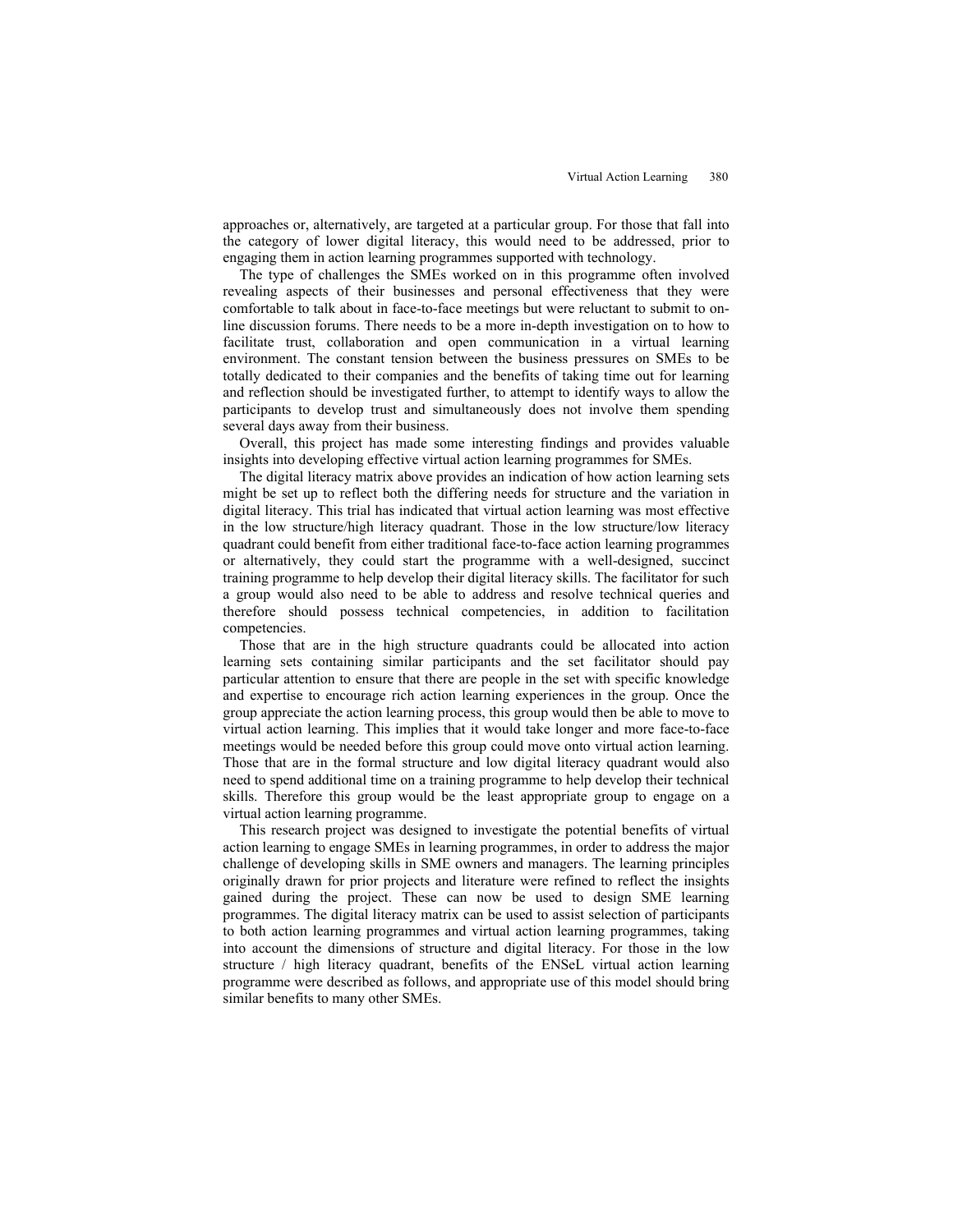*'The ENSEL Programme enabled me to gain greater awareness of my personal limitations – I have since promoted my more able staff and am learning to tolerate less perfectionist standards which are really quiteadequate for the job. This was important and is helping me to trust my staff more'* 

*'I have a much clearer understanding of what I can delegate and more importantly, the tasks I must not delegate, such as leadership and communicating my vision to the staff'.* 

*'I can now articulate the values of my company and communicate my passion for our products and our people'.* 

*'I have been trying to decide whether I should offer a broad range of services or just specialise in a few, and I have recently tailored an offering for a specific customer, with the help of the learning group. I am also encouraged to build better relationships with my existing customers.'* 

*All the people in our learning set faced some very similar challenges. We were concerned about how we could grow the business, but still preserve the special nature of our products and people. I now feel more confident about my ability to do this.'* 

*'Even though the project has finished, our group still meet and communicate virtually. There is a real comfort in knowing other people facing the same sort of problems and working it through together.'* 

This study has also indicated several challenges for future research and important practical issues to address, such as the low level of digital literacy in the SMEs involved in this programme. Despite the relatively small number of participants in the ENSEL trial programmes, the findings can be seen as making a significant contribution to this field of research.

**Acknowledgements.** We would like to thank the ENSeL project partners; IBM, Grenoble Ecole de Management (GEM), SAGO spa, Lancaster University, Catholic University of Louvain, Karolinska Insitutet, E.M.Lyon, University of Liege, Goteborgs Universitet, Learning Lab Denmark, Inspire Research Ltd.

# **References**

1. Alexander, G. (2006*) SME Learning Needs*, Unpublished MBA Dissertation, Henley Management College, UK.

2. Attwell, G. (2003). *Report on Brussels Seminar: Exploring Models and*  Partnerships for Elearning in SMEs. Developing New Pedagogies and Elearning in *SMEs.* Report on a seminar on Exploring models and partnerships for elearning in SMEs, held in Stirling, Scotland and Brussels, Belgium, in November 2002 and February 2003.

*3. Birchall, D., Hender, J. and Alexander, G (2004),* Virtual Action Learning for SMEs – a review of experiences gained through the ESeN Project*. Henley Management College* 

*4.* Blackburn, R. and Hankinson, A. (1989), Training in the Smaller Business: Investment or Expense? Industrial and Commercial Training, Vol. 21, No. 2.

5. Bolden, R. (2001), *Leadership Development in Small and Medium Sized Enterprises: Final Report*, Centre for Leadership Studies, University of Exeter.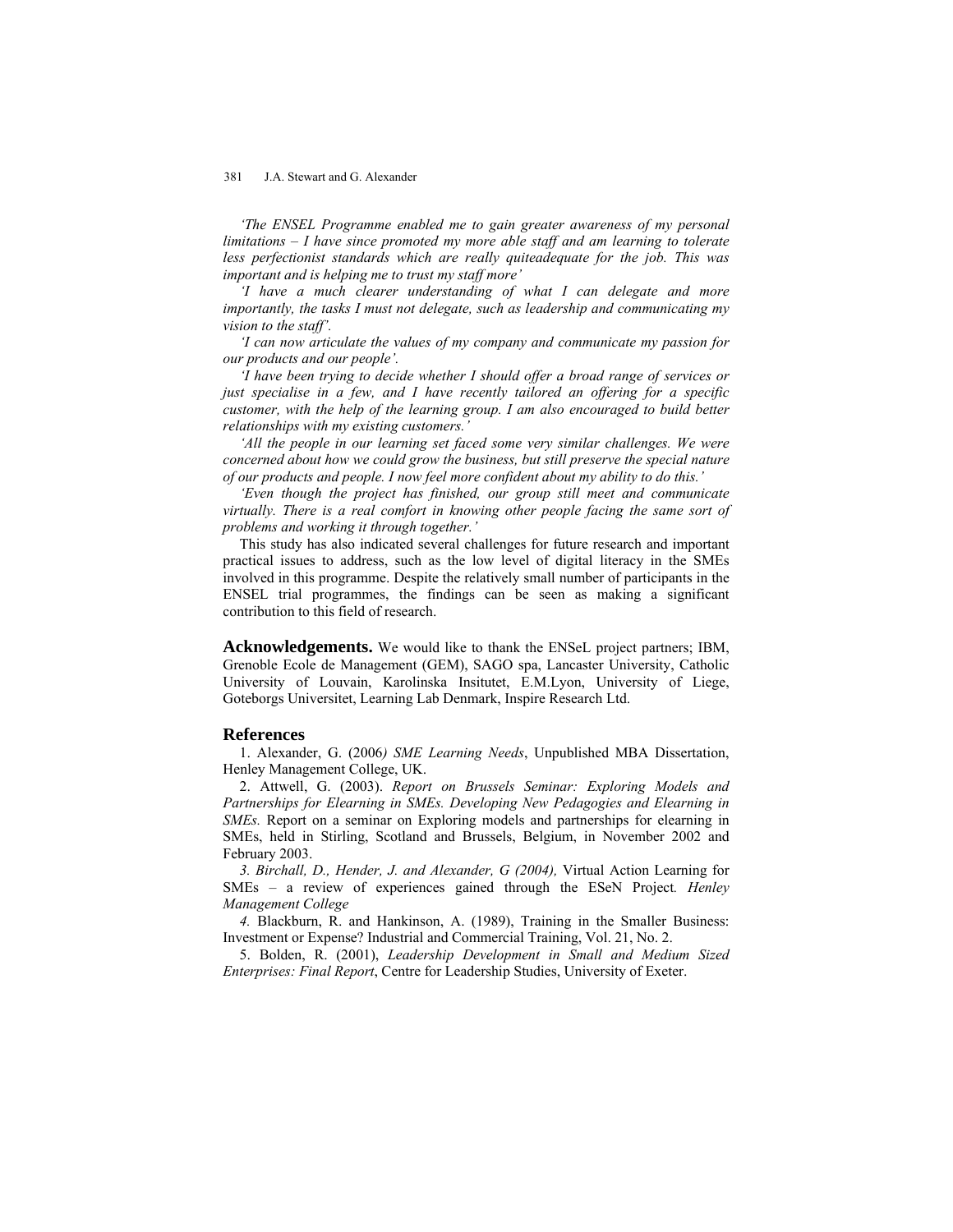6. Bray, J. (2002), *Virtual Tutoring in Hospitality: A 'Learnt System' of Professional Practice.* International Journal of Contemporary Hospitality Management, Vol. 14, No. 1, pp. 21.

7. Cranfield University (2005). *Six classic barriers to growth and how to overcome them. Press release,* Cranfield University School of Management

8. Eraut, M. (2000). *Non-formal learning, implicit learning and tacit knowledge in professional work*. In Coffiel, Frank The Necessity of Informal Learning publ Bristol, Policy Press

*9.* Esnault, L. and Ponti, M. (2004*). The theory and practice of computer supported collaborative learning*. EQUEL project position paper

*10. Guile, D. (1998).* Information and Communication Technology and Education. *London, Institute of Education, University of London.* 

11. Hilton, M. and Smith, D. (2001) *Professional education and training for sustainable development in SMEs*. European Foundation.

12. Hodgson, V., & Watland, P. (2004). *Researching networked management learning*. Management Learning*.* 35 (2): 99-116.

13. Inglis, S. (1994), *Making the Most of Action Learning*, Hampshire: Gower.

14. Ingram, H., Biermann, K., Cannon, J., Neil, J. and Waddle, C. (2000), *Internalizing Action Learning: A Company Perspective*, International Journal of Hospitality Management, Vol. 12, No. 2.

15. Kirby, D. (1990*). Management Education and small business development: an exploratory study of small firms in the UK*. Journal of Small Business Management, Vol.28 Issue 4, p78

16. Knowles, M. S. (1970) *The Modern Practice of Adult Education. Andragogy versus pedagogy*, Englewood Cliffs: Prentice Hall/Cambridge.

17. Knowles, M.S. (1984), *The Adult Learner: A Neglected Species*, Houston: Gulf Publishing.

*18.* Learning and Skills Development Agency (LSDA), 2002. *Working towards skills: Perspectives on workforce development in SMEs.* Research report

19. Lave J., & Wenger, E. (1991*). Situated Learning: Legitimate Peripheral Participation*. Cambridge University Press: New York, NY.

20. Observatory of European SMEs (2002). *SMEs in Focus*. Main Results from the 2002 Observatory of European SMEs. (KPMG/ENSR). Enterprise Directorate-General of the European Commission. Office for Official Publications of the European Communities, Luxembourg.

21. Observatory of European SME 2003, No.1 'Competence Development in SMEs'. Enterprise Directorate-General of the European Commission. Office for Official Publications of the European Communities, Luxembourg

22. Pedler, M., Brook, C. and Burgoyne, J. (2003), "Motion Pictures", *People Management*, April, pp. 41-44. *23.* Ponti, M. (2004). *Towards a conceptual framework for analysing the sustainability of elearning networks in SMEs.*  Positioning paper for the ENSeL project

24. Revans, R.W. (1980) *Action Learning*. Blond and Briggs, London

25. Small Business Service *(2003a) VAT Registrations and Deregistrations, 1994- 2002.* www.sbs.gov.uk/statistics.

26. Small Business Service (2004) *SME statistics UK 2004: SBS 2004.*  www.sbs.gov.uk/statistics.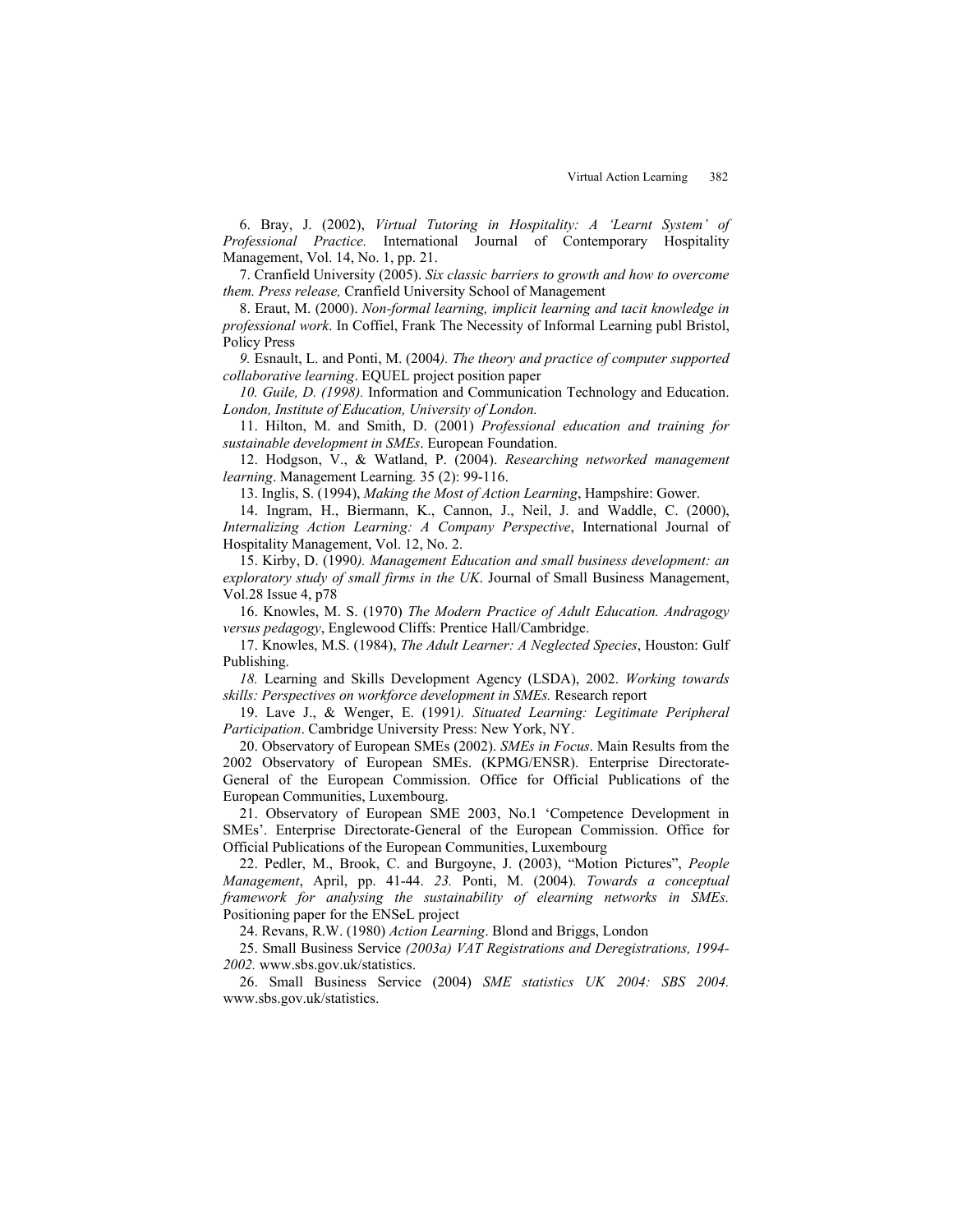27. Stanworth, J., Purdy, D. and Kirby, D.A. (1992), *The Management of Success in "Growth Corridor"* Small Firms, Small Business Research Trust Monograph.

28. Stewart and Alexander (2006) – *Engaging SMEs in an E-Learning Trial –*  Paper presented at the Networked Learning Conference, Lancaster University, April 2006.

29. Unisys (2005). *Final Report: E-Learning in continuing vocational training, particularly at the workplace, with emphasis on small and medium enterprises.*  Directorate General for Education and Culture EAC-REP-003

30. Van Winkelen, C. (2003), Inter-organisational Communities of Practice'. Working Paper, Henley Management College

31. Williams, S. (2003). *The Learning Manager: Knowledge, action and social practice*. Working Paper, Henley Management College

32. Wilmott, H. (1994) *Critical management learning* in J. Burgoyne & M. Reynolds (Eds) Management Learning: integrating perspectives in theory and practice (London, Sage), 161-176

# **Appendix: A**

## **Peter's Challenge (names have been changed):**

One of my business challenges is Leadership, particularly leading the company through a period of change. During my short corporate working life (redundant twice, sacked once) I never got to a position of leadership. I have no leadership training, no role models, no mentors (the attraction of the course?). As the business has grown from wife, husband plus one (now 10 of us this week) then my role has become one of leader. The more the company grows and changes the more this will become my role. So what skills do I need? How do I get them - are they inherent or can they be learnt? What are the leadership issues? Should I bring someone else in to lead? How do I communicate my deep vision for the business? Of course I have a view on each of these questions but how do others deal with them and are there examples of good leadership from which we can all learn? So this is the second area of focus for The X Company.

#### **Feedback from other set members:**

| <b>ISSUE</b> | <b>FROM</b>  | <b>FEEDBACK</b>                                       |
|--------------|--------------|-------------------------------------------------------|
| Leadership   | Karen        | I would recommend paying for and attending a          |
|              |              | training programme specifically for                   |
|              |              | leadership development and self-awareness of          |
|              |              | strengths/areas for development.<br>leadership        |
|              |              | Mentoring also good. Would suggest Peter looks to     |
|              |              | his own skills prior to bringing in another person to |
|              |              | lead.                                                 |
|              | <b>Jerry</b> | You've probably got a lot of skills already but       |
|              |              | just don't know it. Is there anyone you know who      |
|              |              | could mentor you? What about a non-executive          |
|              |              | director to help you work through many of the         |